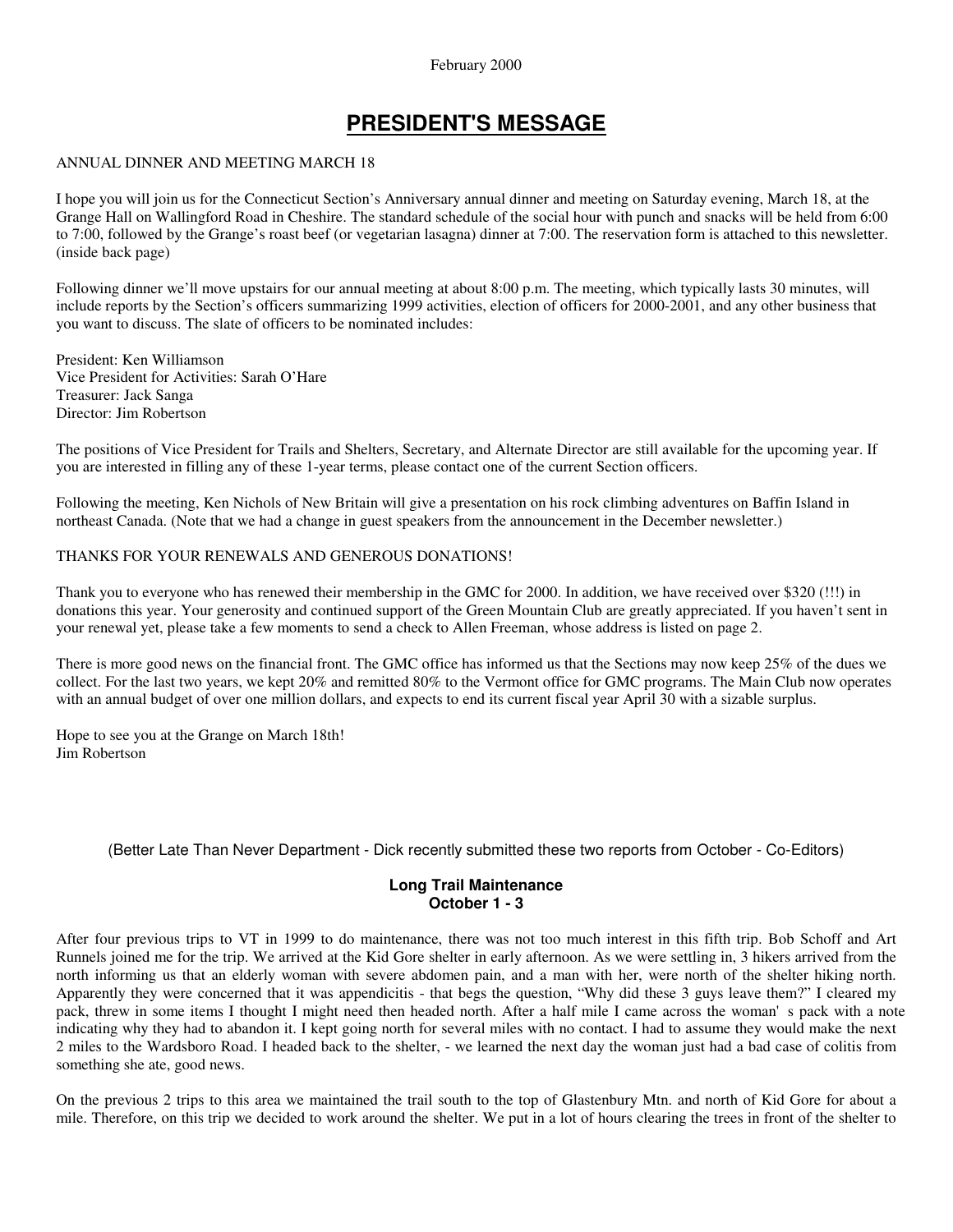maintain the view. We also cleared for a tent site and hauled mineral soil to top it off, cleared a small blowdown on the LT, brightened the letters on a directional sign, and several other tasks.

On Saturday morning we had a spectacular sunrise and in the evening spotted about 7 falling stars as well as several satellites. As usual we also spent the evenings swapping stories with other hikers.

> *Crew: Bob Schoff, Art Runnels Leader: Dick Krompegal*

# **Mattabesett Trail Maintenance October 31**

I guess back in August it didn't hit me that this was Halloween when I scheduled this trip. However, John Bensenhaver did join me. He does live very close to this section of the trail. We spotted cars then walked the section from Route 17 to Paug Gap. We need to re-blaze this section very early next year.

*Crew: John Bensenhaver, Dick Krompegal*

# **Pachaug Hikes #1 and #2 November 28 December 26**

Winter has yet to arrive. Both hikes were held on days that seemed more like early fall than winter. We started the first hike from the Hell Hollow Road Trailhead. To get in a few more miles we started off our hike doing a 2 mile loop of Hell Hollow on the Pachaug and Quinebaug Trails. Back at the start we continued on the Pachaug Trail to Route 138. We enjoyed a nice lunch stop alongside some fast water in Louden Brook. We finished with about 10.8 miles on the day.

Hike #2 started from the trailhead at Beach Pond on the CT/RI border. Having not been on this section of trail in several years I had forgotten how nice this section is. Many rock ledges and great views of the pond on days with clear blue skies. We were several miles from the cars when, I in the lead, rounded a corner and saw one of the most beautiful, old trees in all of Connecticut. I would imagine the old fellow was at least 250 to 300 years old. Tall and stately, its branches reached for the sky. As I stood there in admiration I glanced at Sarah. She, too, was admiring the tree but there was something odd about the look in her eyes. I had seen that look before but where? Then it came to me. That is the same look my cat gives the top of the kitchen cabinet as she wonders how to leap from the floor to the top. A quick dare from Jack about getting 10 feet off the ground and Sarah was gone in a flash. Up the tree. Not to be outdone, Mandy also started to climb which surprised me, as I have never known Mandy to climb a tree. Sit in water, yes. Climb trees, no. Both went a lot higher than the initial 10 feet dare. Jack and I just pulled up a rock and waited. We finished the hike with 10.8 miles on the day and, of course, pizza.

> *Hike #1: Sarah O'Hare, Clare Lindsay, Hike #2 Mandy Brink, Sarah O'Hare, Jack Sanga, Leader: Ken Williamson*

#### **Y2K Hike to Bear Mountain December 31 - January 1**

Oh, the power of the Internet. 18 people inquired about this trip and at one point in mid-December I was thinking I would have to limit this to 8. However, in the end only Jack Sanga, his son Drew (age 3) and I answered the call. Now you may think what a wonderful father (which he is) to spend time with his son in this way. I know his real motive however, was to avoid the midnight ramble to the summit of Bear Mountain. I must admit he did look for a baby-sitter but there were none to be found at Bond Shelter. Drew is a most impressive camper and in fact has, at an early age, learned one of the basics of backpacking. When the sun goes down, sleep; when the sun comes up, hike.

I left the shelter for the summit too early as hiking alone on a clear trail put me there with 35 minutes to spare. I set my trekking poles next to a plaque placed on the summit in 1885 by Robbins Battel wrongly proclaiming Bear Mountain to be the highest point in Connecticut, and scrambled up the stone monument to await Y2K. For those who haven't visited the highest point in Connecticut it is nothing but a green metal stake on a trail that runs along the side of Mt. Frissell. No vista. No awe-inspiring sight. Just a green metal stake. And sitting alone on the highest peak in the most beautiful part of Connecticut waiting for Y2K to arrive I decided that this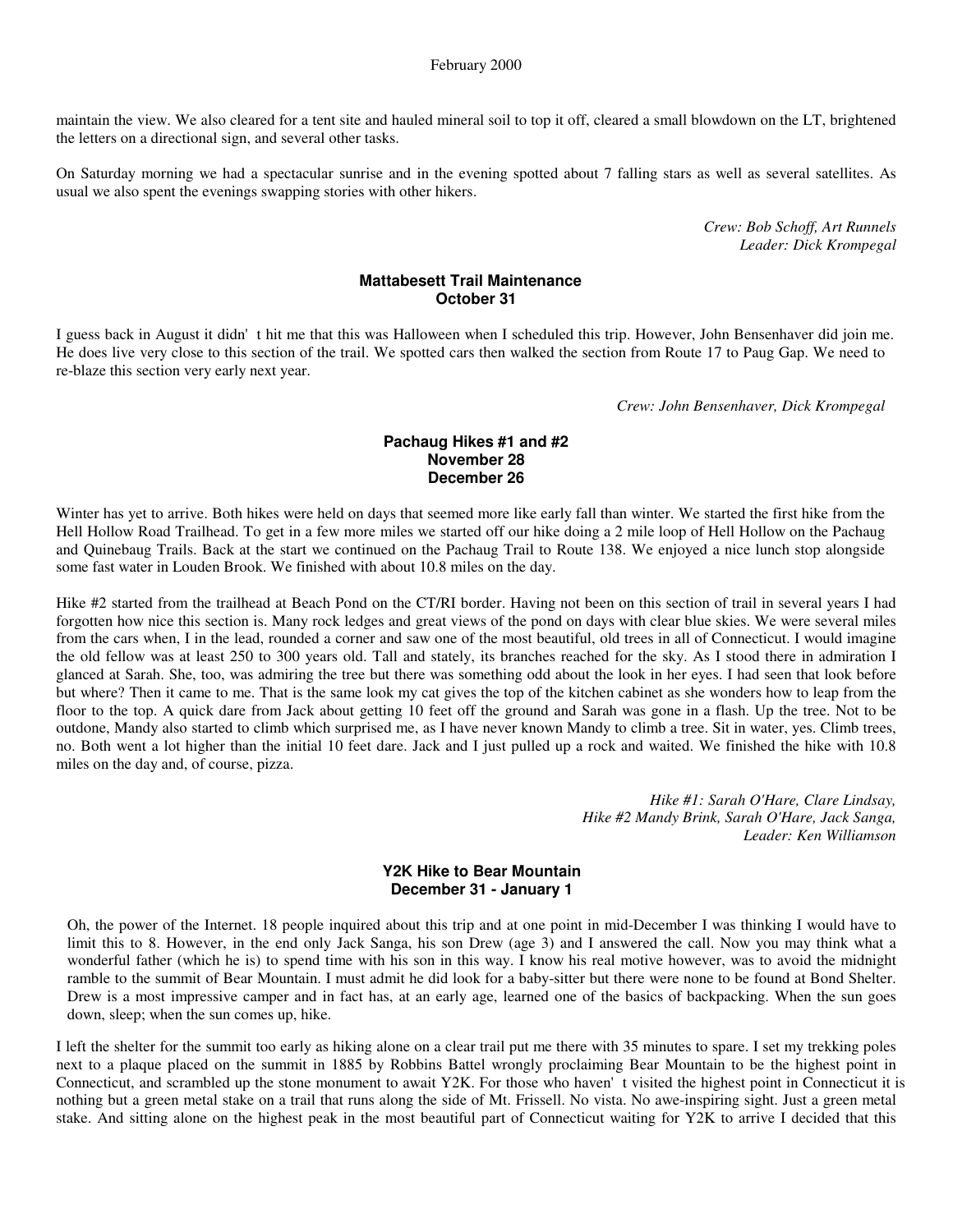grand spot should be the highest point. And that I should make it happen.

My first thought was to bring in bulldozers to reshape the mountain. I rejected that idea as there isn't adt of dirt there, only a thin veneer on a really big rock. So why not bring dirt in? Large piles of dirt could be placed at the Undermountain Trailhead and everybody going up the mountain could fill their pockets with dirt and empty them on the summit. A great plan until I remembered that many day hikers to this area are children. Children will gladly fill their pockets with dirt but a large percentage would get tired of carrying the dirt and dump it on the trail before the final destination. Even worse some would forget to take the dirt out of their pockets, thereby clogging the family washing machine. A plan to cap the mountain in 10 feet of concrete to prevent erosion while Mt. Frissel was left to the elements was discarded as possibly taking too long. And then I came upon the solution.

I was born and raised in Colorado, a state with tall mountains and very, very straight borders. Borders so straight and square that 4 states meet at one point. Contrast that with Connecticut. The Rhode Island border is fairly straight, as is the border with New York, except for that "panhandle" area around Greenwich, which can be argued, is not part of Connecticut anyway. I understand the reason for the ragged southern border, being Long Island Sound and all, but what about the Massachusetts border? Being from Colorado it has always bothered me, when watching the weather on the nightly news, that here is a perfectly straight border with a notch taken out of the center. A notch serving no purpose. Until now. Moving the notch approx-

imately 36.43 miles to the west to what is now the highest point of Connecticut will become just another hillside in Massachusetts. The beautiful summit of Bear Mountain now takes its rightful place as the highest point in Connecticut and Robbins Battell, Stonemason, after 115 years is vindicated.

I intend to sell T-shirts and bumper stickers to finance this plan. A percentage of the proceeds will go towards required research but most will go to my Kayak fund.

After solving this problem, watching the fireworks and ensuring the lights in the valley were still on I headed back to the shelter. Both my shelter mates were asleep but I woke Jack to wish him a happy New Year anyway. Not much longer after that the sun rose, along with the youngest camper. After some hot cocoa and coffee we left for a trip down the mountain and a gourmet breakfast in Caanan.

> *Hikers: Jack Sanga, Drew Sanga Leader: Ken Williamson*

# **Day Pond State Park January 2**

On the first Sunday of the year, we took a quick 4 mile hike around Day Pond State Park and the Salmon River State Forest. We first hiked the Salmon River Trail South Loop, then under the power lines to Day Pond Road and past the old settlement towards the river. The old Pontiac Catalina still sits silently, rusting, almost a mile away from the current park roads, although the alternator still appears to have some nice copper windings that may be salvageable. We investigated the old stone foundations, remnants of early farming settlements, before taking the north loop back to the pond and parking area.

> *Leader: Jim Robertson Hikers: David Egan-Robertson, Mary Horne, John O'Neill, Bob Schoff, Ken Williamson*

#### **New Members**

Regina Chatel Family, Willington Elisabeth Craven, Old Lyme Mary Horne, Vernon K. Grace King, Hamden Jan Lang, Enfield Katie Launer, North Stonington Beth Moriarity, Norwich David O'Donnell Family, Windsor John O'Neill, Tolland Brooks Truitt, Ansonia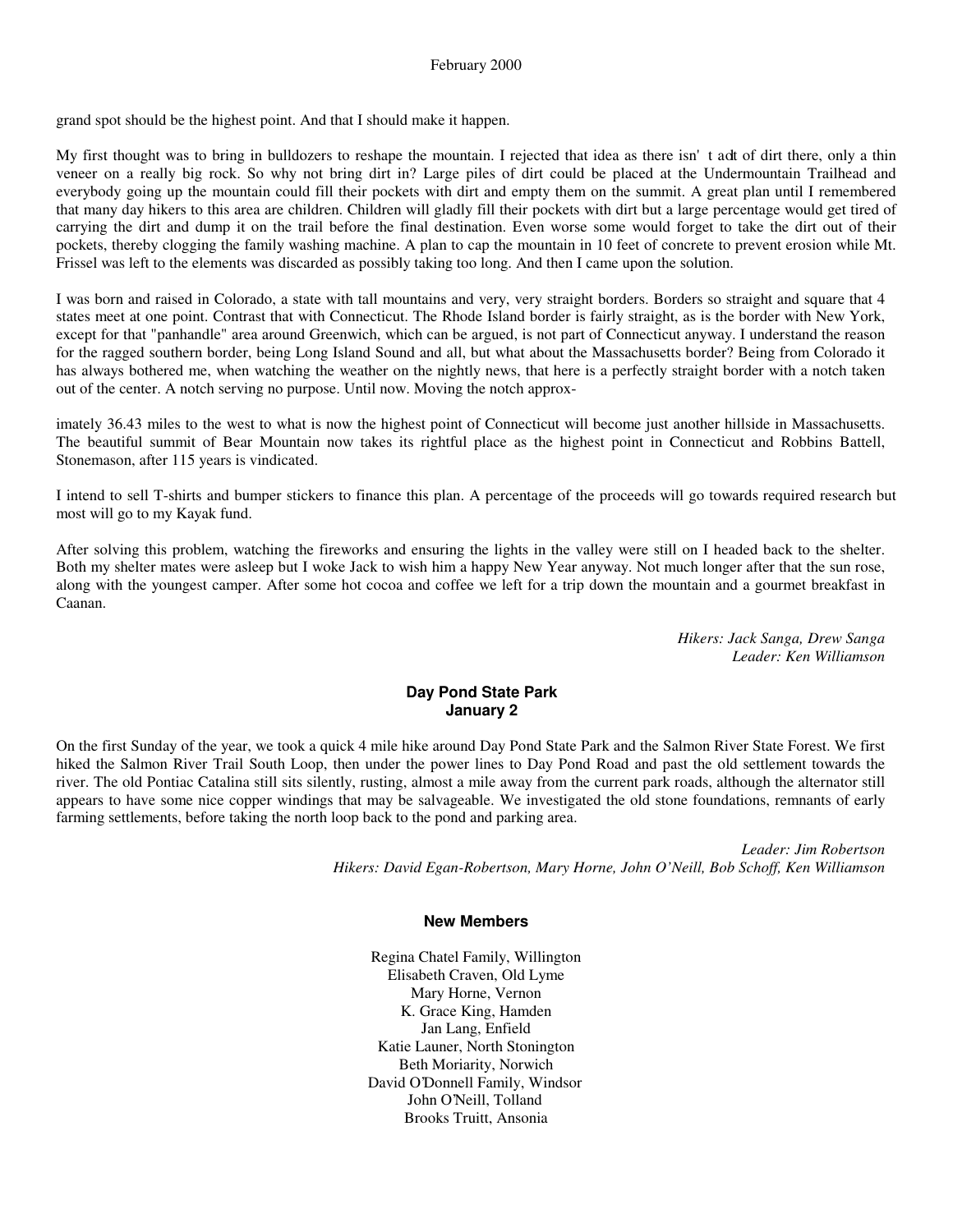Terry Vidal Family, New Haven Brian Zawodniak, Suffield

# **Two Perspectives of a GMC Outing Snow Shoe Trip to Bourne Pond January 15 - 16**

*Unofficial Trip Report by Jack Sanga*

The trip was billed as a short 4 mile snowshoe trip. I should KNOW Ken better by now. What he meant was it is 4 miles to Bourne Pond shelter from the trail head. (Neglected to mention the TWO MILES UPHILL on snowmobile trail to get to the trail head.) Our final destination is the new Stratton Shelter (which is 2 miles past Bourne Pond). We arrive in the parking lot around 11:30. Ken has to pack and get ready. Leave Jeep around noon. Get to trailhead around 1:00. My vote at this point was Story Spring, distance about 1/2 mile. But NO!!! I'm overruled. We are headed for Stratton via Bourne Pond. Trail poorly markedblow downs galore, trees covered with snow. We are only lost about half the time. (Ken's average is improving.) Well, we get to Bourne Pond around 4:00. 2 plus miles to go just to reach Stratton. I'm exhausted. Darkness in about 30 minutes. Scrap the plansfor Stratton. Temperature falling. Struggle out of wet clothing, put on dry clothes, crawl into sleeping bag. Must be all of minus 5 degrees. Decide to start new diet and skip supper as it is so cold, fire won't burn. Candle won't stay lit. Ken takes pity and shares some of his supper. (Has to wake me up.) Luckily for us about 2:00 a.m., wind picks up. Trees popping and shattering wakes us up. Wind blows the clouds in. Temperature rises to about upper teens to low twenties. Wake up fully refreshed, make breakfast, wait for Ken to pack up. We decide to take loop from Bourne Pond to Stratton Shelter to check it out. Leave around 9:00. Trail poorly marked, blow downs galore, trees covered with snow, etc., etc. Get to new Stratton Shelter around 11:30. It is VERY IMPRESSIVE. Break out stoves, make hot drinks, I have last night's supper, Ken has frozen bagels. 4 miles to go to get to Wardsboro Road. Leave Shelter around 12:00, get to road about 2:30. Have a mile to go to get back to parking lot. Dodge snowmobiles. Watch 1 crazy lady driver go into ditch. Get to Jeep around 3:00. Buy hot dogs and drinks from vendor selling to the snowmobilers. Stop in Greenfield for coffee and windshield wiper fluid. Add LOTS of coffee brandy to coffee. Tastes great. Back to South Windsor around 6:00. Transfer about 1/2 my gear from Jeep to my truck. Ken is selling the rest cheap.

On the plus side, Saturday hiking in, the sky was DEEP BLUE. Frozen ice on the trees made it postcard perfect. Get to Bourne Pond, absolute silence. Only sounds are breathing. Moon is 1/2 full. Reflecting on the snow it is very bright. Sunday a gentle snow is falling again very quiet. Very Normal Rockwell. Sights are great. Stratton Shelter gave us some ideas for Kid Gore Shelter. Learned how to use snow shoes. Had a GREAT TIME. Need to do it again in a month or so.

#### *Official Trip Report by Ken Williamson*

Driving to Vermont my mind drifts to adventures past. As an Arctic explorer and 3-time visitor to the North Pole I look forward to once again tasting winter's icy blast. The snow deepens as we approach our final destination, the trailhead at Stratton Mountain. Immediately on arrival I make final adjustments to my gear,

ensuring that the essentials for thriving in this hostile environment are secure, when Jack decides to strike out on his own. I know, perhaps better than most, that time spent in contemplation with one's self on the trail is time well spent. However, this time is spent more effectively if one is on the correct trail to begin with. After waiting for a short while Jack returns and I lead him out on the correct path.

It is a glorious day as we head up Arlington Road to the trail that will take us to Bourne Pond and beyond. A day so beautiful and full of wonder that even the snowmobilers are courteous. As we make our turn off the road and into the woods I hear a faint whimper. It is my trusty companion Jack. Aware that shelter lies a scant .5 miles away he desperately pleads his case for turning the other direction and taking the sissy weekender approach into Story Springs Shelter. Using leadership skills honed sharp and true over the years I convince him that backpacking, like life, cannot be full of short cuts and compromise. That there comes a time when we must face our demons and march off into the unknown, confident in ourselves and our ability to "make it happen."

The trail to Bourne Pond is obscured under a layer of snow, blazes that scream forth in the summer are smothered by layers of ice and snow. My senses awaken to the challenge of leading us to our destination. While Jack could only see the trees and snow I felt the path beneath my boots. Yes, some may have seen many obstacles in our way but I only saw challenges to be met and bested.

The path to disaster is a chain. To avoid disaster one must only break a single link in that chain. On arriving at Bourne Pond I know that this must be our camp for the night. We unpack our gear and I settle down with a hot mug of fresh brewed coffee, the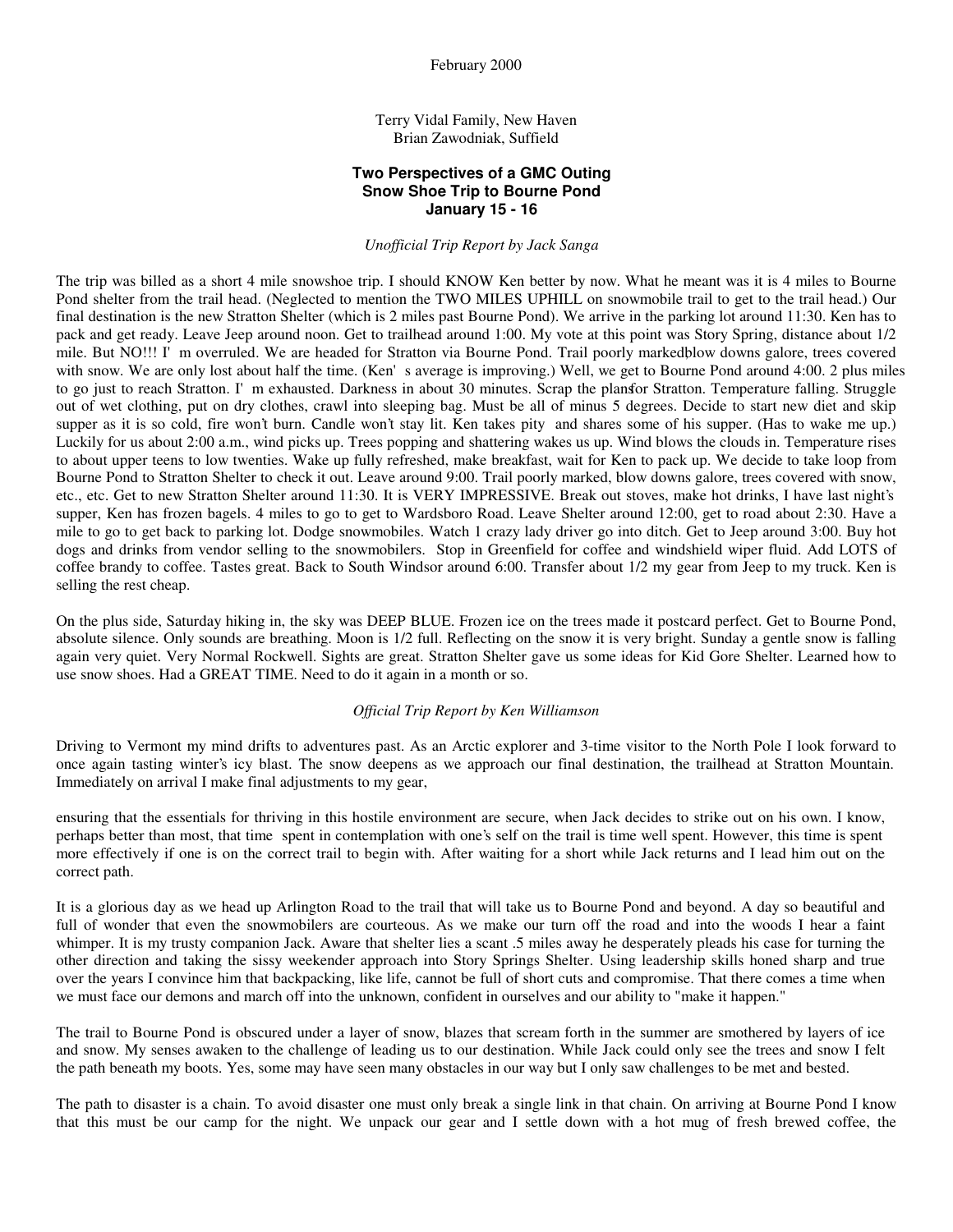entertainment provided by Jack building a fire. As the fire slowly sinks into the snow, Jack rapidly sinks into his sleeping bag. I prepare a gourmet dinner of honey-roasted chicken and couscous and another cup of coffee. Sensing Jack is not inclined to cook tonight, I offer him food from my pot. Soon afterwards Jack is asleep.

I would like to tell you about "Big Daddy" Hurtt. In the mid-seventies Big Daddy was a cook aboard the USS Narwhal (SSN 671), the finest submarine to ever sail the seven seas. Big Daddy, in addition to being a great shipmate, was known for 2 things. A most interesting collection of "art and literature" and the ability to snore face down into a pillow. I will see your Big Daddy and raise you one Jack Sanga. Although a porpoise may have 9 orifices from which it can make noise I believe Jack has 10. Sounds like I have never heard before shook the shelter.

That is my story and I'm sticking to it. Both stories are in agreement from Greenfield on. Like all GMC events, you really had to be there to understand.

# **Gay City State Park January 22**

Five degrees with a wind chill of at least 20 below zero! If I had not obligated myself in leading this cross country ski outing, I would have preferred to stay home! No one would possibly come out on a morning such as this. Wrong! Eight of us gathered in the parking lot of Gay City State Park in Hebron, quickly losing all feeling in our hands and feet from the frigid temperature. Seven of us came to ski and one, Jim, came to hike. Mike, the most ambitious skier of the group led the way and broke the trail in which the remainder of us could ski. None of us had skied recently, so Jim, on foot, was able to keep up with us for quite a distance.

We proceeded into the woods only to come upon the park's biggest downhill. It was icy with exposed rocks. As we, one by one, slid down the hill, Regina broke a ski pole and became hiker number two. The trails, for the most part, had sufficient snow cover but in many areas it was either too icy or rocky for good skiing. In no time we had warmed and the wind seemed to have died down. It really had become a delightful day.

After about an hour and a half Jack turned in his ski boots for hiking boots and became hiker number three. Eventually we all met up together and the general consensus was that it was time for pizza. After making haste back to the parking lot we headed out to Buckingham Pizza in Glastonbury.

*Leader: Sarah O'Hare Skiers/hikers: Kim Proia, Jack Sanga, Jim Robertson, Regina Chatel, Laura and Jack Sanga (Jack's parents), Mike O'Hare*

# **McLean Game Refuge Ski and Snowshoe January 30**

Our 4th annual pre-Super Bowl outing was held this year at McLean Game Refuge in Granby. A good base of snow provided us with the condition for skiing and snowshoeing for only the second or third weekend this winter. Regina and David headed out on their skis, followed by John and Mary on snowshoes, and me and the kids following. We have only one pair of child's skis, so Kerry and Brenna had to take turns using them. The other would use either snow-

shoes or their boots to follow the trails, which were well packed in most places. We spent about three hours exploring the preserve at our respective paces, Regina and David getting to the top of one of the Barn Door Hills, and met up again as we returned towards the parking area on Route 10. Pizza at Goomba's in Granby capped a most enjoyable day.

*Hikers: Jim, Kerry and Brenna Robertson, Regina and David Chatel, Mary Horne, John O'Neill*

# **Donations**

James & Miriam Barlow Regina & David Chatel Sherrill & Ruth Collins Frank & David Demarest Rosemary Miller